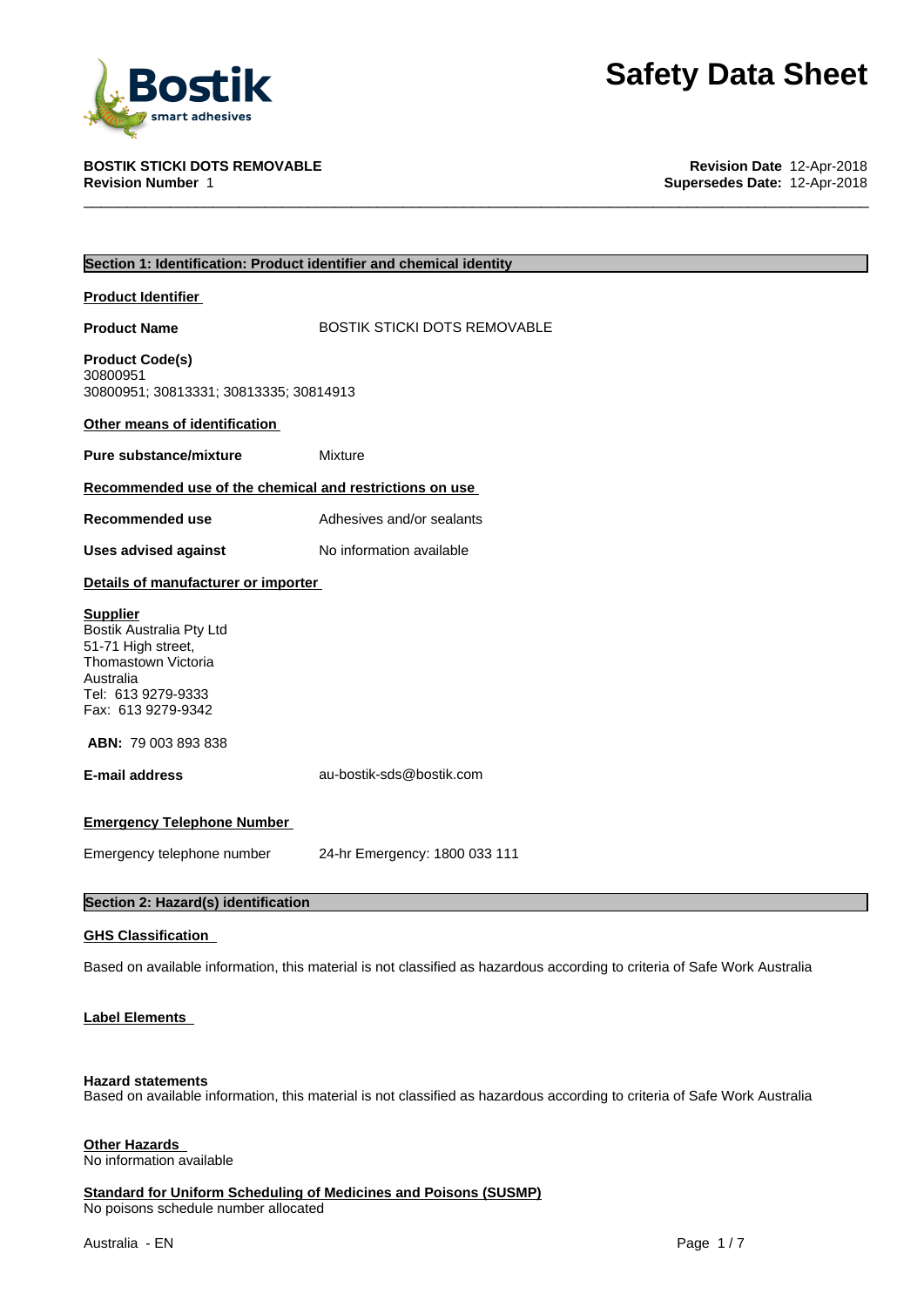# **Section 3: Composition and information on ingredients, in accordance with Schedule 8**

### **Substance**

Not applicable

# **Mixture**

| Chen                                   | .No        | Weight-% |
|----------------------------------------|------------|----------|
| mıcal name                             | $\sim$     | 70       |
| Non-l<br>ingredients<br>hazardous<br>n | Proprietar | Balance  |

## **Section 4: First aid measures**

| <b>Emergency telephone number</b>                                          | Poisons Information Center, Australia: 13 11 26<br>Poisons Information Center, New Zealand: 0800 764 766                |  |  |
|----------------------------------------------------------------------------|-------------------------------------------------------------------------------------------------------------------------|--|--|
| <b>FIRST AID</b>                                                           |                                                                                                                         |  |  |
| <b>Inhalation</b>                                                          | Remove to fresh air.                                                                                                    |  |  |
| Eye contact                                                                | Rinse thoroughly with plenty of water for at least 15 minutes, lifting lower and upper<br>eyelids. Consult a physician. |  |  |
| <b>Skin contact</b>                                                        | Wash skin with soap and water.                                                                                          |  |  |
| <b>Ingestion</b>                                                           | Clean mouth with water and drink afterwards plenty of water.                                                            |  |  |
| Most important symptoms and effects, both acute and delayed                |                                                                                                                         |  |  |
| <b>Symptoms</b>                                                            | No information available.                                                                                               |  |  |
| Indication of any immediate medical attention and special treatment needed |                                                                                                                         |  |  |
| Note to physicians                                                         | Treat symptomatically.                                                                                                  |  |  |

# **Section 5: Firefighting measures**

### **Suitable Extinguishing Media**

**Suitable Extinguishing Media** Use extinguishing measures that are appropriate to local circumstances and the surrounding environment.

**Unsuitable extinguishing media** No information available.

**Special exposure hazards in a fire**

**Specific hazards arising from the** No information available. **chemical**

# **Protective equipment and precautions for firefighters**

| Special protective equipment for | Firefighters should wear self-contained breathing apparatus and full firefighting turnout |
|----------------------------------|-------------------------------------------------------------------------------------------|
| fire-fighters                    | gear. Use personal protection equipment.                                                  |

## **Section 6: Accidental release measures**

### **Personal precautions, protective equipment and emergency procedures**

| <b>Personal precautions</b> | Ensure adequate ventilation.                      |
|-----------------------------|---------------------------------------------------|
| For emergency responders    | Use personal protection recommended in Section 8. |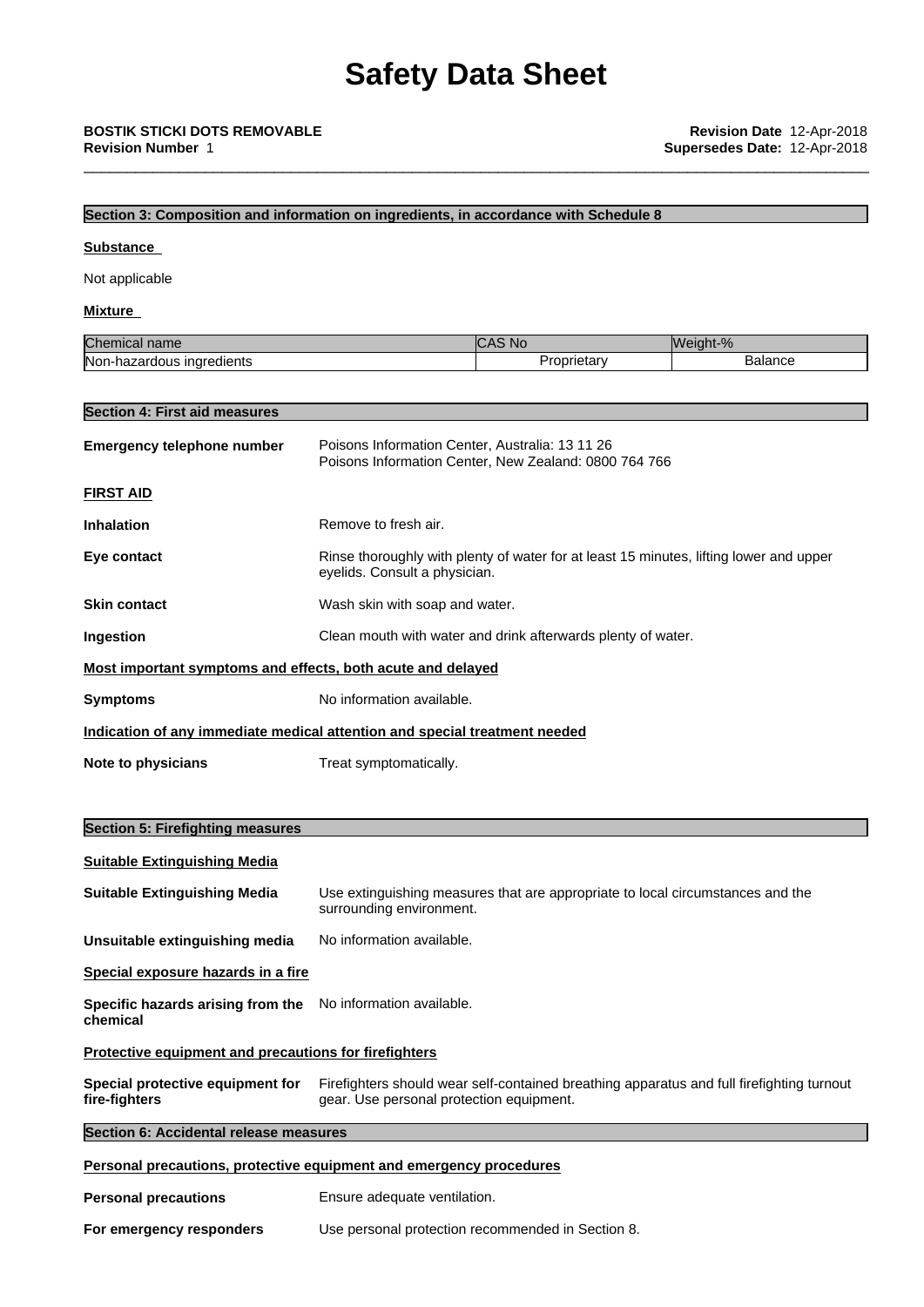| <b>Environmental Precautions</b>                             |                                                                                                                                                                |
|--------------------------------------------------------------|----------------------------------------------------------------------------------------------------------------------------------------------------------------|
| <b>Environmental precautions</b>                             | See Section 12 for additional Ecological Information.                                                                                                          |
| Methods and material for containment and cleaning up         |                                                                                                                                                                |
| <b>Methods for containment</b>                               | Prevent further leakage or spillage if safe to do so.                                                                                                          |
| Methods for cleaning up                                      | Pick up and transfer to properly labeled containers.                                                                                                           |
| Precautions to prevent secondary hazards                     |                                                                                                                                                                |
|                                                              | Prevention of secondary hazards Clean contaminated objects and areas thoroughly observing environmental regulations.                                           |
|                                                              | Section 7: Handling and storage, including how the chemical may be safely used                                                                                 |
| <b>Precautions for safe handling</b>                         |                                                                                                                                                                |
| Advice on safe handling                                      | Handle in accordance with good industrial hygiene and safety practice.                                                                                         |
| Conditions for safe storage, including any incompatibilities |                                                                                                                                                                |
| <b>Storage Conditions</b>                                    | Keep containers tightly closed in a dry, cool and well-ventilated place.                                                                                       |
| Incompatible materials                                       | None known based on information supplied.                                                                                                                      |
| Section 8: Exposure controls and personal protection         |                                                                                                                                                                |
| <b>Control parameters</b>                                    |                                                                                                                                                                |
| <b>Exposure Limits</b>                                       | This product, as supplied, does not contain any hazardous materials with occupational<br>exposure limits established by the region specific regulatory bodies. |
| Appropriate engineering controls                             |                                                                                                                                                                |
| <b>Engineering controls</b>                                  | <b>Showers</b><br>Eyewash stations<br>Ventilation systems.                                                                                                     |
|                                                              | Individual protection measures, such as personal protective equipment                                                                                          |
| <b>Eye/face protection</b>                                   | No special protective equipment required.                                                                                                                      |

**Skin and body protection** No special protective equipment required.

**Respiratory protection** No protective equipment is needed under normal use conditions. If exposure limits are exceeded or irritation is experienced, ventilation and evacuation may be required. **Environmental exposure controls** No information available.

**Section 9: Physical and chemical properties**

# **Information on basic physical and chemical properties**

| <b>Physical State</b><br>Appearance | Solid<br>Solid           |
|-------------------------------------|--------------------------|
| Color                               | Colorless                |
| Odor                                | Slight                   |
| <b>Odor Threshold</b>               | No information available |

**Property Remarks** • **Method Values Remarks** • **Method**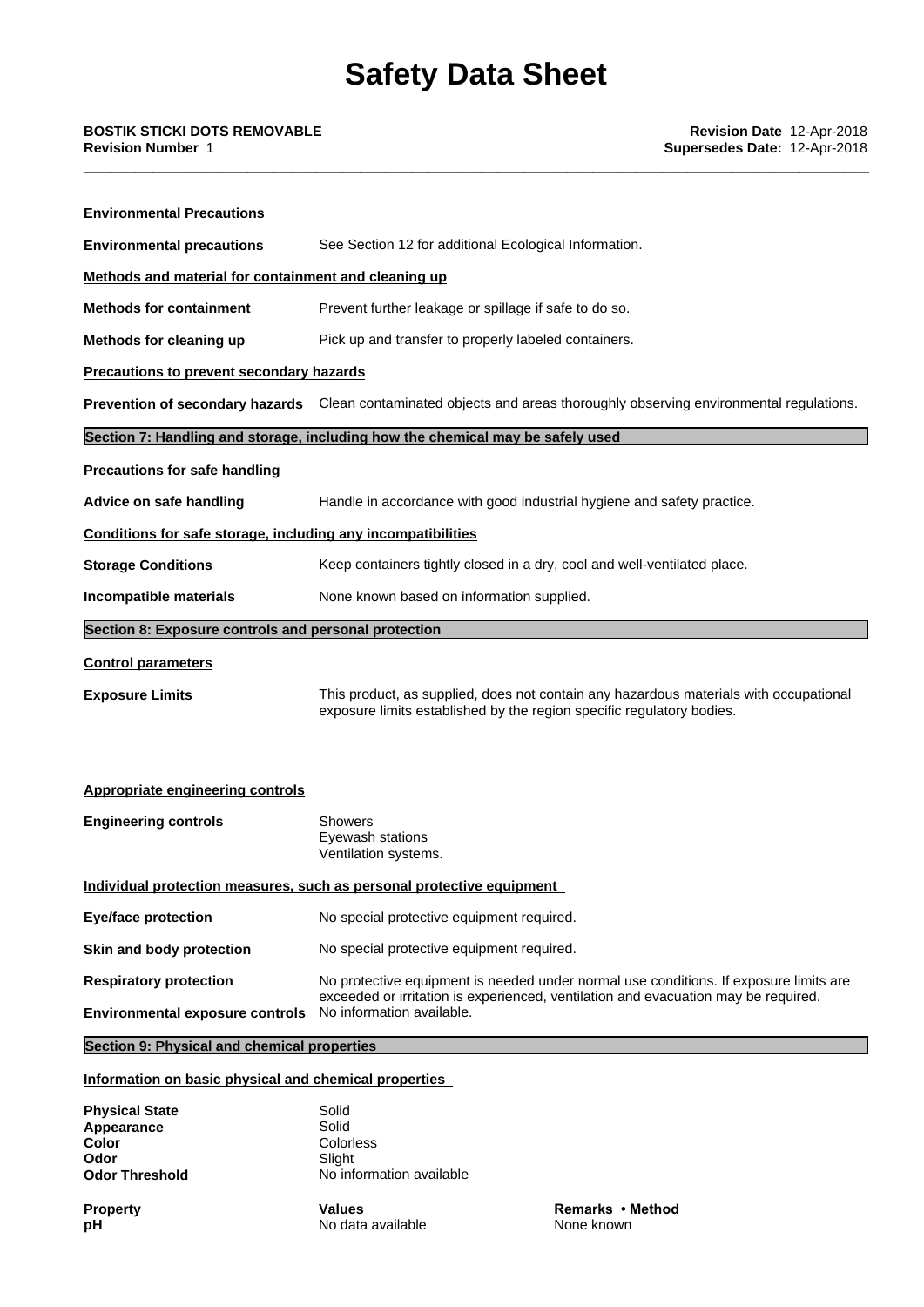# \_\_\_\_\_\_\_\_\_\_\_\_\_\_\_\_\_\_\_\_\_\_\_\_\_\_\_\_\_\_\_\_\_\_\_\_\_\_\_\_\_\_\_\_\_\_\_\_\_\_\_\_\_\_\_\_\_\_\_\_\_\_\_\_\_\_\_\_\_\_\_\_\_\_\_\_\_\_\_\_\_\_\_\_\_\_\_\_\_\_\_ **BOSTIK STICKI DOTS REMOVABLE Revision Date** 12-Apr-2018 **Revision Number** 1 **Supersedes Date:** 12-Apr-2018

| Melting point / freezing point                                   | No data available                                     | None known                                                   |  |
|------------------------------------------------------------------|-------------------------------------------------------|--------------------------------------------------------------|--|
| <b>Boiling point / boiling range</b><br><b>Flash Point</b>       | No data available<br>No data available                | None known<br>None known                                     |  |
| <b>Evaporation Rate</b>                                          | No data available                                     | None known                                                   |  |
| Flammability (solid, gas)                                        | Not applicable                                        | None known                                                   |  |
| <b>Flammability Limit in Air</b>                                 |                                                       | None known                                                   |  |
| <b>Upper flammability limit:</b>                                 | No data available                                     |                                                              |  |
| Lower flammability limit:                                        | No data available                                     |                                                              |  |
| <b>Vapor Pressure</b>                                            | No data available                                     | None known<br>None known                                     |  |
| <b>Vapor Density</b><br><b>Relative Density</b>                  | No data available<br>No data available                | None known                                                   |  |
| <b>Water Solubility</b>                                          | Immiscible in water                                   | None known                                                   |  |
| Solubility(ies)                                                  | No data available                                     | None known                                                   |  |
| <b>Partition Coefficient</b>                                     | No data available                                     | None known                                                   |  |
| <b>Autoignition Temperature</b>                                  | No data available                                     | None known                                                   |  |
| <b>Decomposition Temperature</b>                                 | No data available<br>No data available                | None known<br>None known                                     |  |
| <b>Kinematic Viscosity</b><br><b>Dynamic Viscosity</b>           | No data available                                     | None known                                                   |  |
| <b>Explosive properties</b>                                      | No information available                              |                                                              |  |
| <b>Oxidizing properties</b>                                      | No information available                              |                                                              |  |
|                                                                  |                                                       |                                                              |  |
| <b>OTHER INFORMATION</b>                                         |                                                       |                                                              |  |
| Solid content (%)                                                | No information available                              |                                                              |  |
| VOC                                                              | No information available<br>No information available  |                                                              |  |
| <b>Density</b>                                                   |                                                       |                                                              |  |
| Section 10: Stability and reactivity                             |                                                       |                                                              |  |
|                                                                  |                                                       |                                                              |  |
| <b>Reactivity</b>                                                |                                                       |                                                              |  |
| <b>Reactivity</b>                                                |                                                       | No specific reactivity hazards associated with this product. |  |
|                                                                  |                                                       |                                                              |  |
|                                                                  |                                                       |                                                              |  |
| <b>Chemical stability</b>                                        |                                                       |                                                              |  |
| <b>Stability</b>                                                 | Stable under normal conditions.                       |                                                              |  |
|                                                                  |                                                       |                                                              |  |
| <b>Explosion Data</b><br><b>Sensitivity to Mechanical</b>        | None.                                                 |                                                              |  |
| Impact                                                           |                                                       |                                                              |  |
| Sensitivity to Static Discharge None.                            |                                                       |                                                              |  |
| <b>Possibility of Hazardous Reactions</b>                        |                                                       |                                                              |  |
| Possibility of hazardous reactions None under normal processing. |                                                       |                                                              |  |
|                                                                  |                                                       |                                                              |  |
| <b>Conditions to avoid</b>                                       |                                                       |                                                              |  |
| <b>Conditions to avoid</b>                                       | None known based on information supplied.             |                                                              |  |
| <b>Incompatible Materials</b>                                    |                                                       |                                                              |  |
| Incompatible materials                                           | None known based on information supplied.             |                                                              |  |
|                                                                  |                                                       |                                                              |  |
| <b>Hazardous decomposition products</b>                          |                                                       |                                                              |  |
| <b>Hazardous decomposition</b><br>products                       | Carbon oxides. Carbon monoxide. Carbon dioxide (CO2). |                                                              |  |
|                                                                  |                                                       |                                                              |  |
| Section 11: Toxicological information                            |                                                       |                                                              |  |
| <b>Acute Toxicity</b>                                            |                                                       |                                                              |  |

**Information on likely routes of exposure**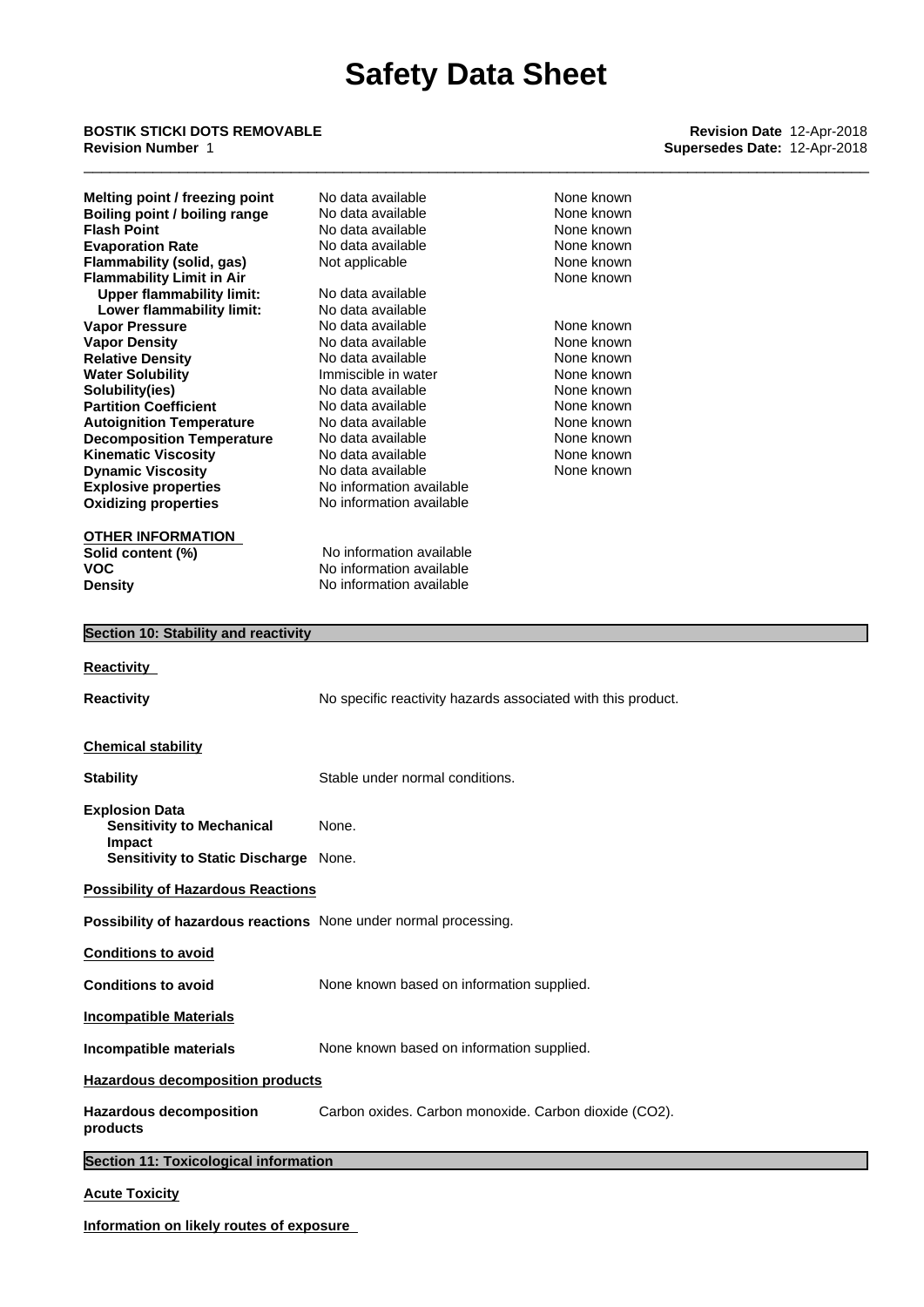# **Product Information** . **Inhalation** Specific test data for the substance or mixture is not available. **Eye contact** May cause irritation. **Skin contact** Specific test data for the substance or mixture is not available. **Ingestion** Gastrointestinal discomfort **Symptoms** No information available.

**Numerical measures of toxicity - Product Information**

# *See section 16 for terms and abbreviations*

# **Delayed and immediate effects as well as chronic effects from short and long-term exposure**

| <b>Skin corrosion/irritation</b>                            | No information available. |
|-------------------------------------------------------------|---------------------------|
| Serious eye damage/eye irritation No information available. |                           |
| <b>Respiratory or skin sensitization</b>                    | No information available. |
| Germ cell mutagenicity                                      | No information available. |
| <b>Carcinogenicity</b>                                      | No information available. |
| <b>Reproductive toxicity</b>                                | No information available. |
| <b>STOT - single exposure</b>                               | No information available. |
| <b>STOT - repeated exposure</b>                             | No information available. |
| <b>Aspiration hazard</b>                                    | No information available. |

# **Section 12: Ecological information**

| <b>Ecotoxicity</b>                   |                           |
|--------------------------------------|---------------------------|
| <b>Ecotoxicity</b>                   |                           |
| <b>Persistence and degradability</b> |                           |
| Persistence and degradability        | No information available. |
| <b>Bioaccumulative potential</b>     |                           |
| <b>Bioaccumulative potential</b>     | No information available. |
| <b>Mobility</b>                      |                           |
| <b>Mobility in soil</b>              | No information available. |
| <b>Mobility</b>                      | No information available. |
| <b>Other Adverse Effects</b>         |                           |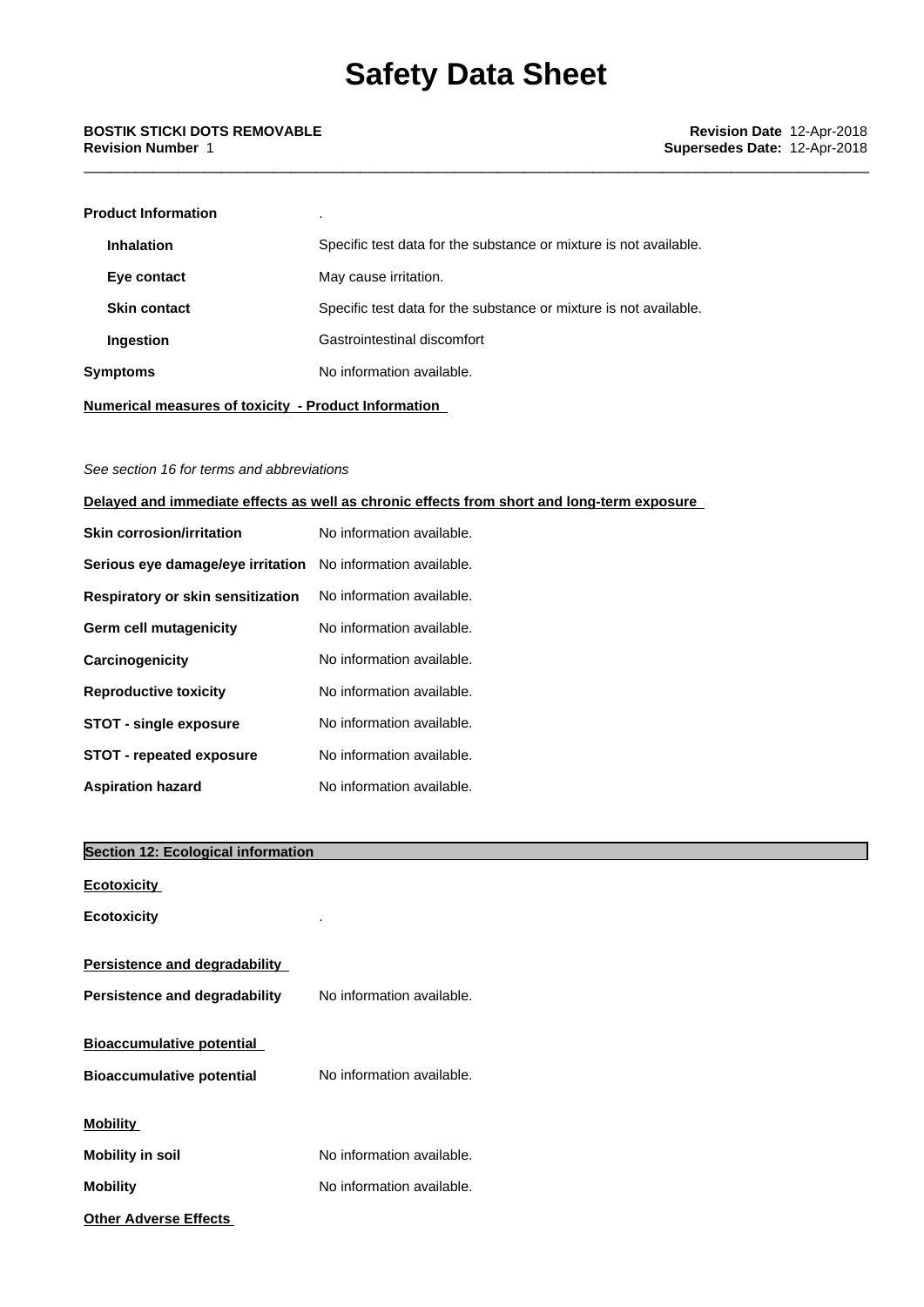| <b>Other Adverse Effects</b>               | No information available.                                                                                          |
|--------------------------------------------|--------------------------------------------------------------------------------------------------------------------|
| <b>Section 13: Disposal considerstions</b> |                                                                                                                    |
| <b>Waste treatment methods</b>             |                                                                                                                    |
| Waste from residues/unused<br>products     | Dispose of in accordance with local regulations. Dispose of waste in accordance with<br>environmental legislation. |
| <b>Contaminated packaging</b>              | Do not reuse empty containers.                                                                                     |
| <b>Section 14: TRANSPORT INFORMATION</b>   |                                                                                                                    |
| <b>ADG</b>                                 | Not regulated                                                                                                      |
| <b>IATA</b>                                | Not regulated                                                                                                      |
| <b>IMDG</b>                                | Not regulated                                                                                                      |
|                                            | Transport in bulk according to Annex II of MARPOL 73/78 and the IBC Code                                           |

No information available

# **Section 15: Regulatory information**

# **REGULATORY INFORMATION**

### **National Regulations**

# **Australia**

See section 8 for national exposure control parameters

### **Standard for Uniform Scheduling of Medicines and Poisons (SUSMP)** No poisons schedule number allocated

## **National pollutant inventory**

No substance(s) listed on inventory

## **International Inventories**

| AICS         | Listed |  |
|--------------|--------|--|
| <b>NZIoC</b> | Listed |  |
| <b>ENCS</b>  | Listed |  |
| <b>IECSC</b> | Listed |  |
| KECL         | Listed |  |
| <b>PICCS</b> | Listed |  |

### **Legend:**

 **AICS** - Australian Inventory of Chemical Substances

 **NZIoC** - New Zealand Inventory of Chemicals

 **ENCS** - Japan Existing and New Chemical Substances

 **IECSC** - China Inventory of Existing Chemical Substances

 **KECL** - Korean Existing and Evaluated Chemical Substances

 **PICCS** - Philippines Inventory of Chemicals and Chemical Substances

# **International Regulations**

# **The Montreal Protocol on Substances that Deplete the Ozone Layer** Notapplicable

**The Stockholm Convention on Persistent Organic Pollutants** Not applicable